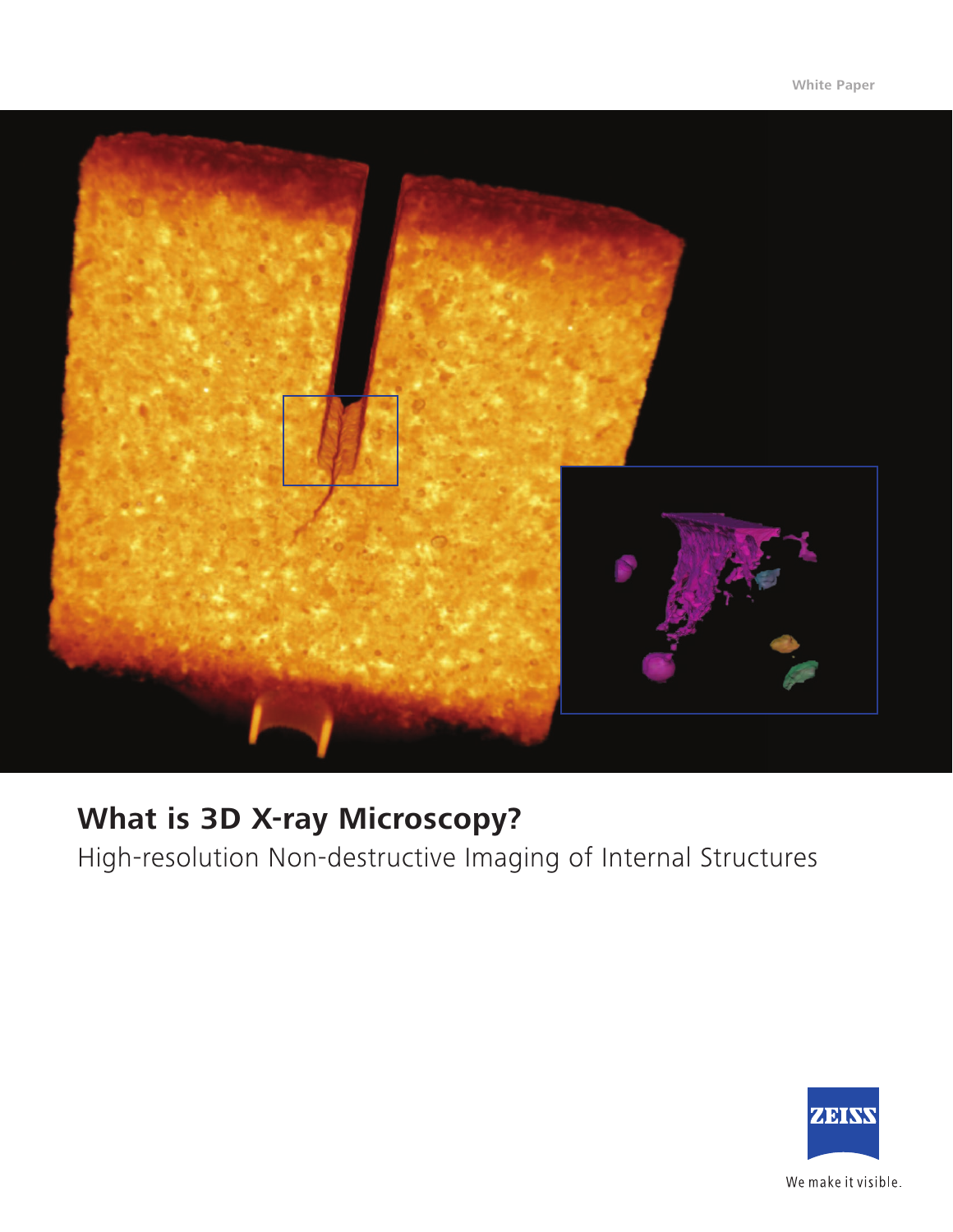## **What is 3D X-ray Microscopy?**

High-resolution Non-destructive Imaging of Internal Structures

Author: *Carl Zeiss X-ray Microscopy Pleasanton, California*

Date: March 2015

**Visualizing buried features and microstructures at high resolution has traditionally required destructively sectioning a sample to prepare it for 2D optical or electron microscope imaging. While newer serial sectioning techniques (FIB-SEM and microtomy) have emerged as pathways to 3D imaging, the damage due to sectioning leads to consumption of the sample during measurement. ZEISS has the first 3D X-ray microscopes (XRM) truly capable of non-destructive analysis for quantification of internal structural parameters at submicron to nano-meter scale. This also preserves the integrity of samples for further investigation.**

#### **Challenges Inherent in 2D Slicing Methods**

Historically, microscopy studies aimed at understanding the interior of a sample began with 2D methods, like optical or electron microscopy. However, these imaging methods posed major challenges due to the mechanical sectioning required of the sample. This physical sectioning can damage structures and alter or destroy sensitive features, produce mechanical cutting artifacts and face damage, whether due to physical cutting tool, FIB-SEM, or laser damage, and expose internal structures to the atmosphere.

#### **Reliance on 2D Images for 3D Conclusions**

While some systems have proven quantifiable using stereography under ideal conditions, research shows that extra-polating 2D images to 3D metrics can be highly inaccurate, especially for real-world materials that are often hetero-geneous or anisotropic.

#### **3D Imaging via Serial Sectioning**

In response to these limitations, new techniques were developed for 3D characterization, including extending optical and electron microscopy to 2D-based serial sectioning micro-analysis with associated drawbacks. In these techniques, samples are repeatedly sliced while 2D surface images are taken. The resulting images are used for 3D reconstruction. While this moved closer to 3D characterization, reliance on slicing causes limited depth resolution dependent on slice thickness, spacing, and accuracy of cut placement, which causes highly non-cubic voxels and retains the damage issues resulting from 2D interior sectioning. This

approach ultimately consumes the sample during the imaging process, which prevents re-imaging of the sample for 4D (3D imaging over time) studies or multi-length scale analysis through use of another imaging modality.

#### **The 3D X-ray Solution**

High-resolution 3D X-ray microscopes (XRM) resolve these issues and create the possibility of non-destructively imaging in 3D at comparable length scales. The deep penetration of X-rays can remove or minimize the need for extensive sample preparation. Full X-ray tomography also does not alter the sample and hence does not suffer from mechanical sectioning artifacts and noncubic voxels. The result is superior visualization and quantification of 3D microstructures.

ZEISS offers VersaXRM and UltraXRM families to extend X-ray microCT abilities to provide: (1) submicron down to nanometer scale resolution, (2) high contrast to accurately quantify internal structural information, and (3) high resolu-tion at large working distance, which are critical for a wide range of studies including the following.

- Semiconductor failure analysis: imaging of submicron defects within intact packages or nanometer voids in advanced TSV
- Porous materials and virtual core analysis: large data set acquisition to provide maximum statistics on porous networks for fluid flow models and analysis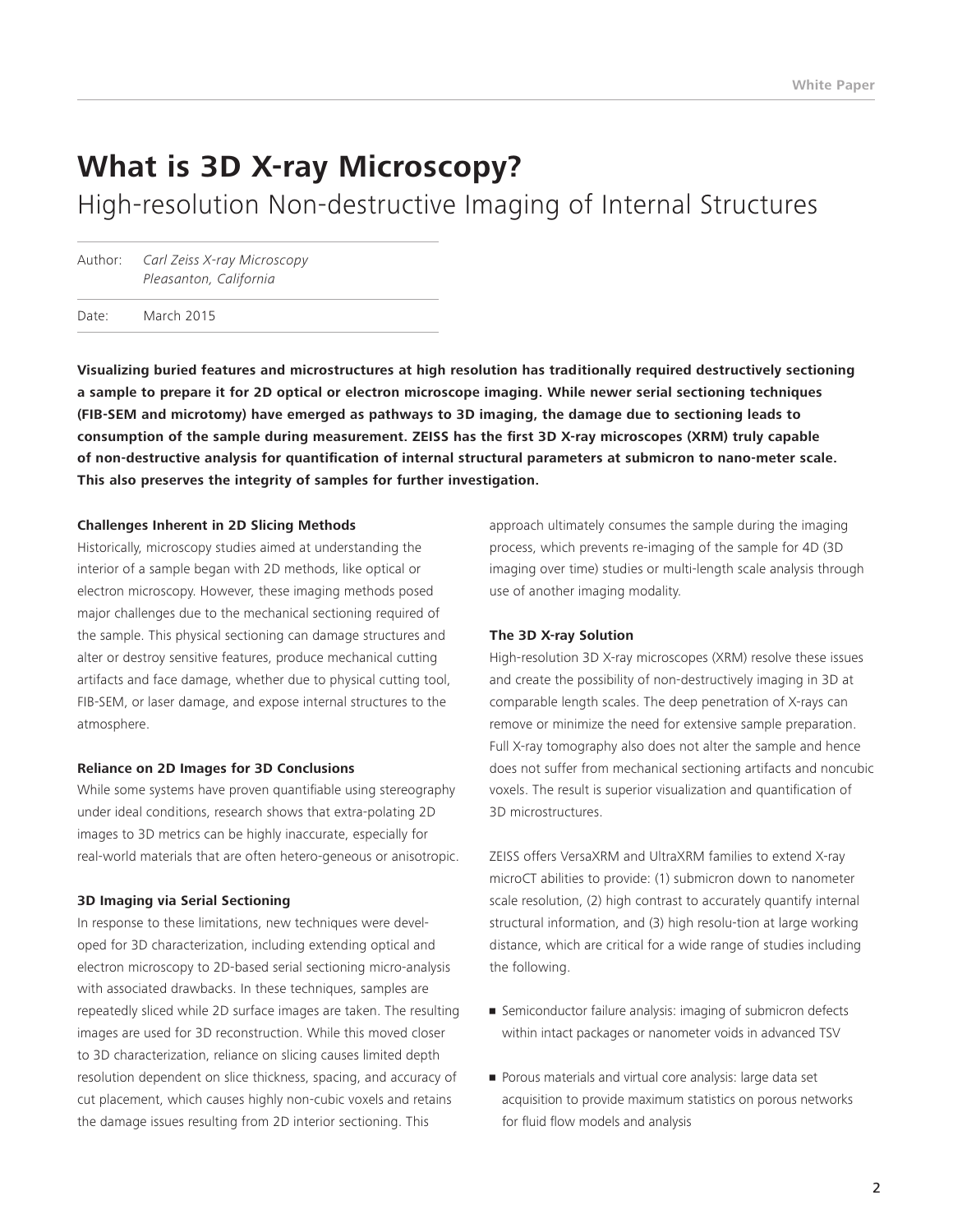• *Ex vivo* preclinical investigations: ZEISS systems are uniquely high contrast for unstained soft materials

• *In situ* and microstructural evolution: repeated imaging of samples under load and other conditions for quantification of structural variation

• Fragile materials: non-destructive imaging of fragile polymer foams or fossils

### **Why ZEISS?**

Unlike traditional flat-panel microCT sytems, ZEISS's unique 3D X-ray microscope detector architecture provides multi-length scale imaging with resolution down to 50 nm, phase contrast imaging technology for low contrast features, and high resolution maintained for large sample sizes and working distances.

**ZEISS's X-ray microscopes enable the best resolution X-ray vision into large samples.** 



*Figure 1: Application examples for 3D X-ray imaging* 

- **[a]** *Geology Segmented sandstone that is composed of grain matrix (yellow), clay (blue), pore (green), and high Z materials (red).*
- **[b]** *Materials Science Wood tomography visualization of fiber microstructure and can be used to determine hygroscopic properties.*
- **[c]** *Semiconductor industry Tomography of Through Silicon Vias (TSVs) detects voids formed.*
- **[d]** *Life Sciences Freshwater bryozoans Cristatellamucedo stained with PTA (Image provided by Brian Metscher and Gerd Müller of the Department of Theoretical Biology, University of Vienna).*

#### **Suggested Reading**

Mayhew TM, Gundersen HJ, J. Anat. 188 (1996) 1-15.

Shearing PR, Brett NP, Brandon NP, International Materials Reviews 17 (2010) 347-363.

Holm EA, Duxbury PM, Scripta Materialia 54 (2006) 1035-1040.

Pacheco M, Goyal D, Proceedings from the 34th International Symposium for Testing and Failure Analysis (2008) 30-35.

Metscher, BD, BMC Physiology 9 (2009) 11-24.

Sakdinawat A, Attwood D, Nature Photonics 4 (2010) 840-848.

PR Shearing, J Gelb, NP Brandon, Journal of the European Ceramic Society 30 (2010) 1809-1814.